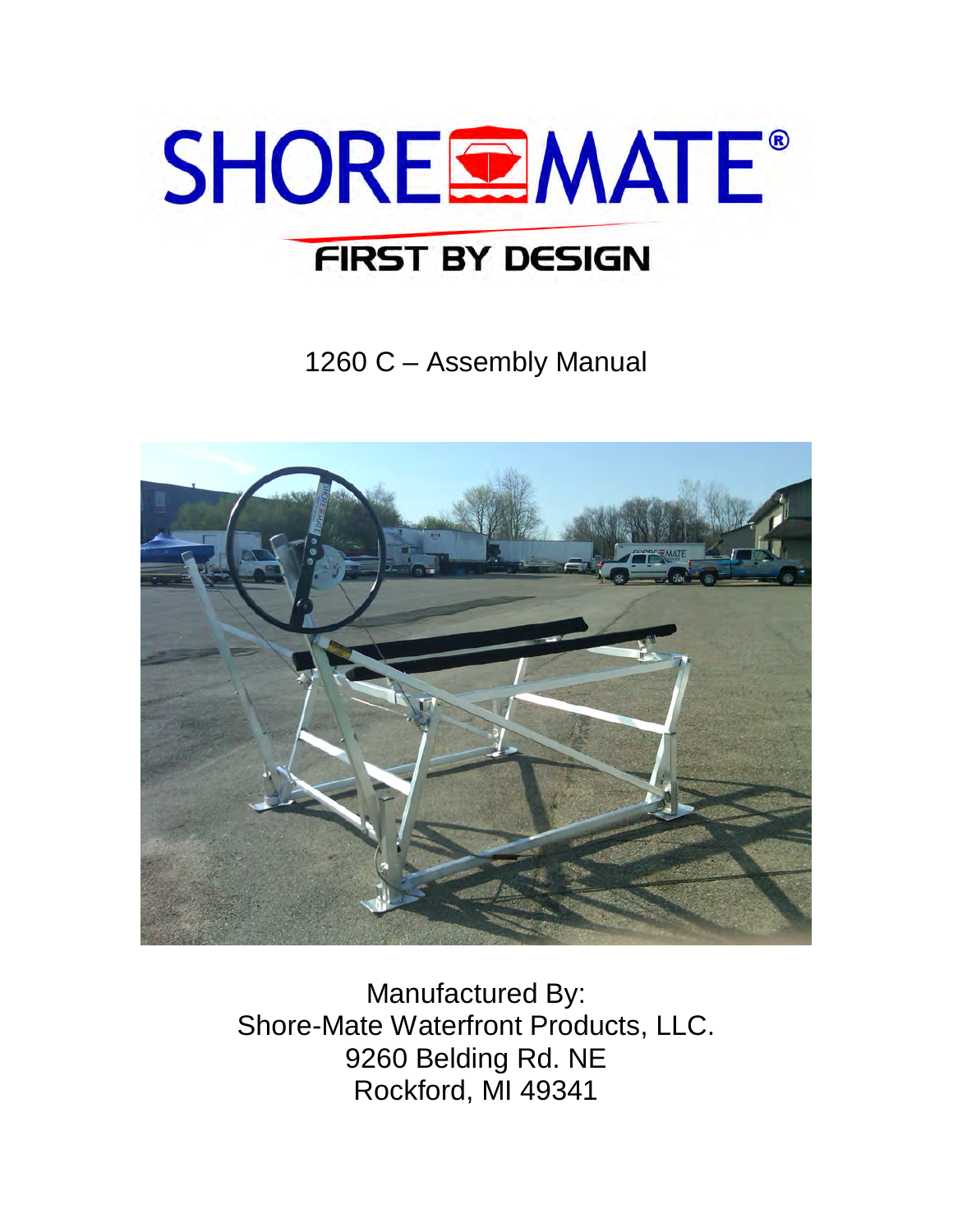Before assembling this hoist, please familiarize yourself with this manual, as I will lead to a much easier installation process. The following items are a suggested list of tools that will be helpful when assembling this hoist.

- Hammer
- Tape Measure
- 3/8", 9/16", and 3/4" Open End Wrench
- 3/8", 9/16", and 3/4" Deep Well Sockets
- Ratchet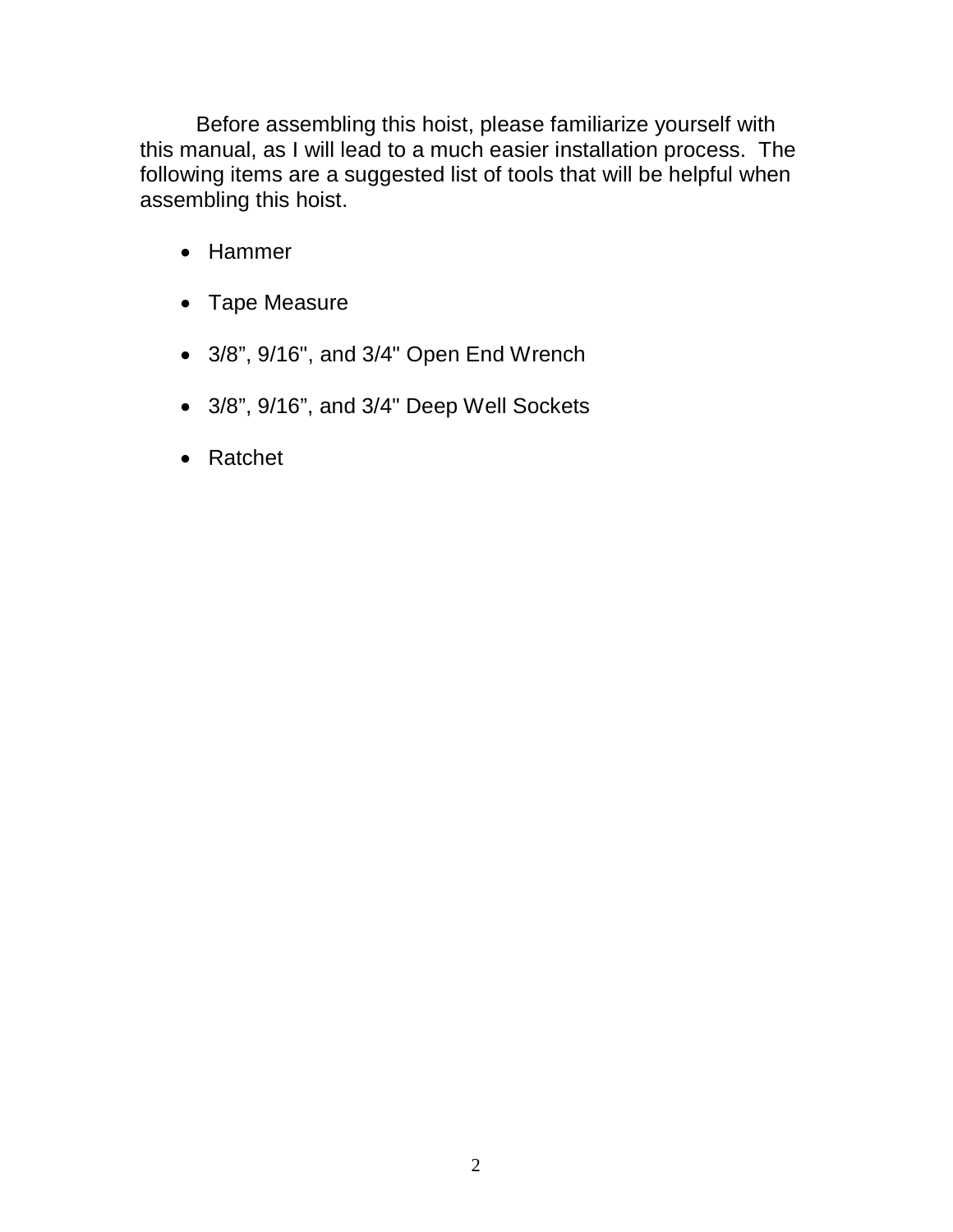Hardware Checklist: The following items can be found in the hardware box.

Bolt Bag Contents:

- (4) 3/8" x 1" Bolt
- (2) 3/8" x 1-1/2" Bolt
- (2) 3/8" x 1-3/4" Bolt
- (4) 3/8" x 2-1/2" Bolt
- (2) 3/8" x 2-3/4" Bolt
- (8) 3/8" x 3" Bolt
- (2) 3/8" x 3-1/2 Bolt
- (4) 3/8" Round U-Bolts
- (4) 3/8" Square Nuts
- (8) 3/8" Nyloc Nuts
- (20) 3/8" Wiz Nuts
- (2) 1/4" x 1" Bolt
- (2) 1/4" Nut
- $(4)$  1/2" x 4" Bolt
- $(4)$  1/2" x 4-1/2" Bolt
- (8) 1/2" Jam Lock Nuts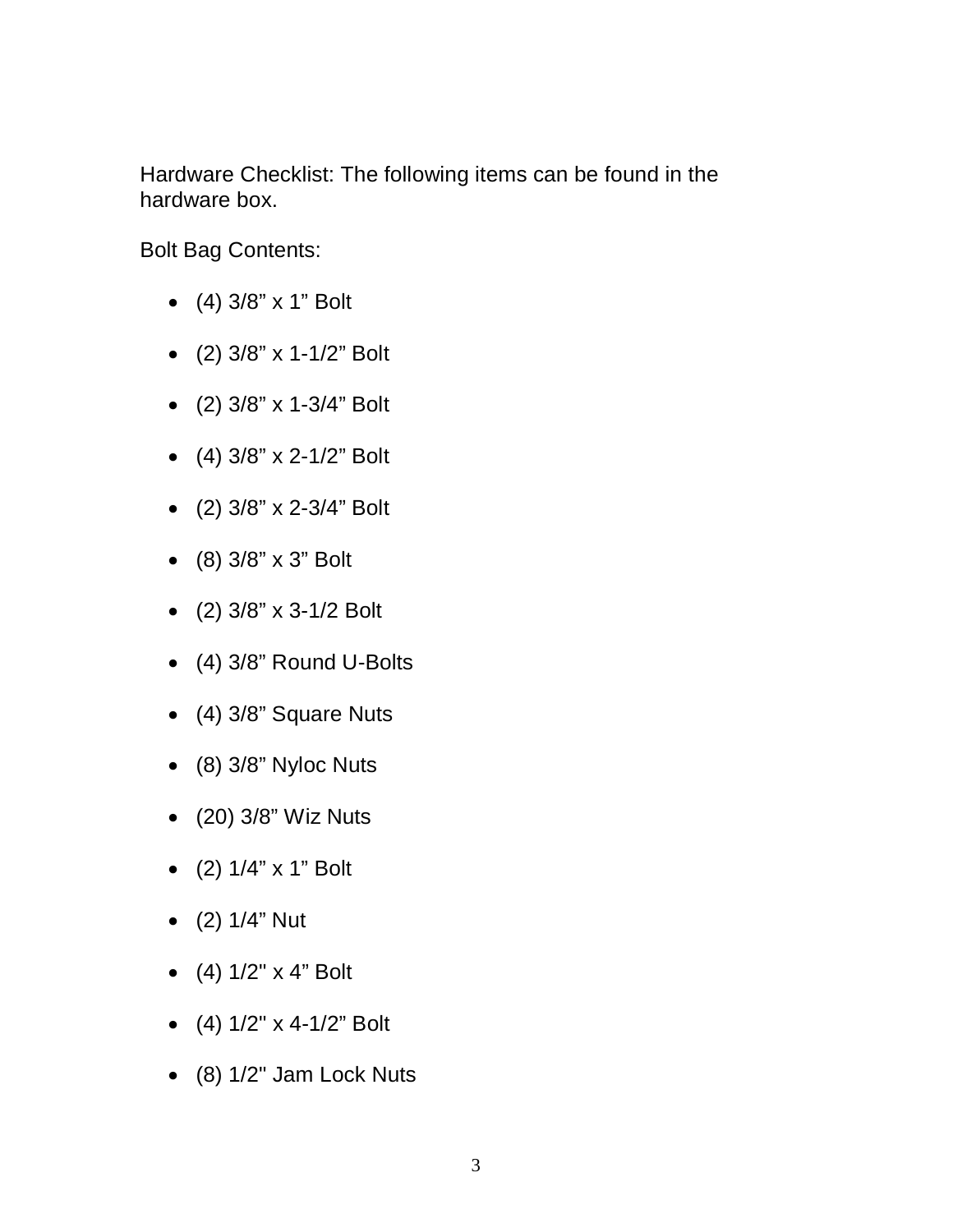Required Lift Parts:

- 2 Carpeted 7' Bunks
- 2 Side Beams
- 4 Lift Legs
- 2 H-Braces
- Bed Frame
- 2 Diagonal Braces
- Front Bottom Beam
- 3 Pulley Kits
- Winch
- 24" Winch Wheel
- 198" Winch Cable

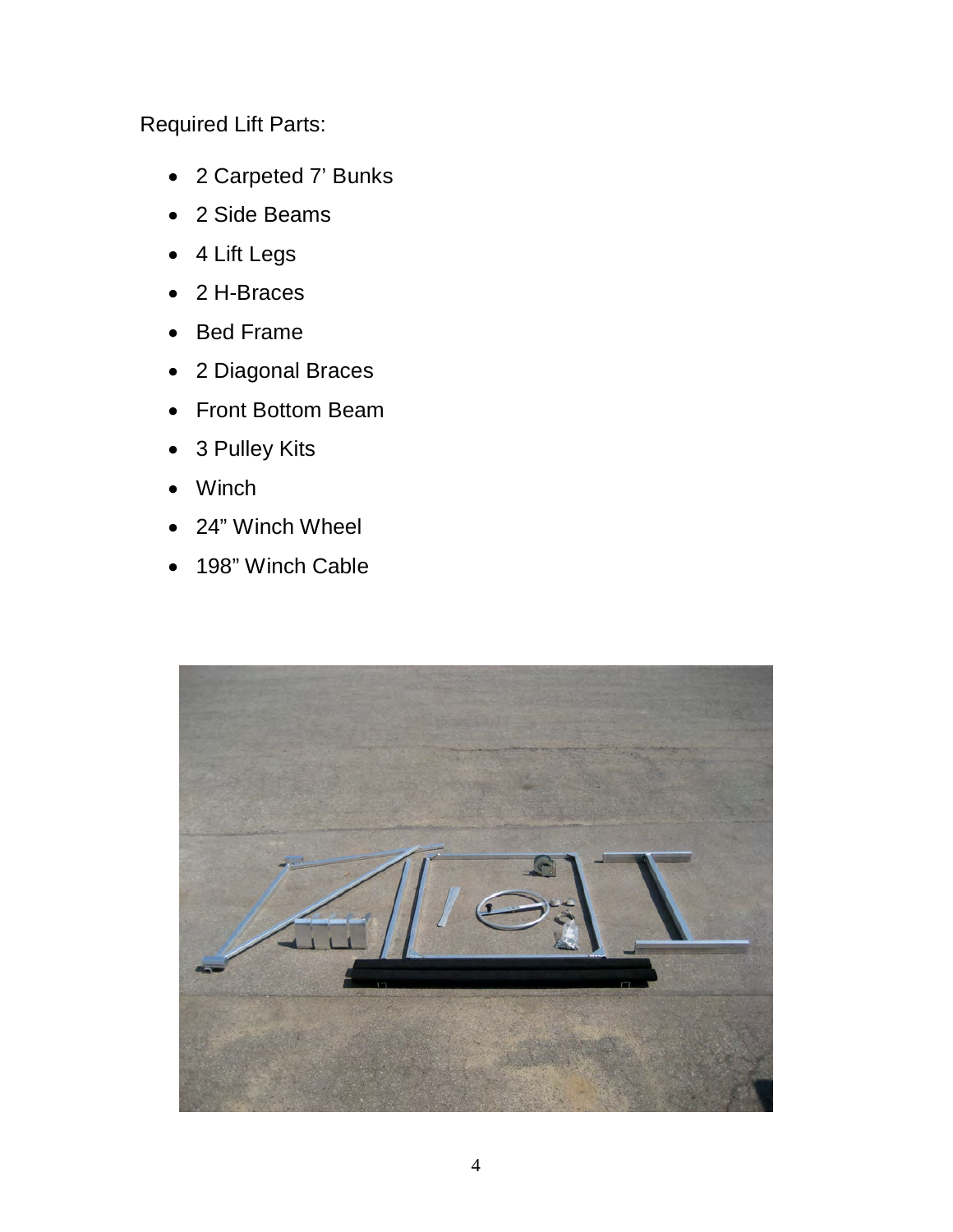



(2) Lift Side Beams (4) Lift Legs (1) Front Bottom Beam



- 
- 





(1) 24" Winch Wheel (1) Winch (2) Pulley Kits



(1) Bed Frame





- 
- 

Be sure to lay all of your parts out and make sure that you received all of the above-mentioned parts. If for some reason you are missing any parts please contact the dealer that you purchased the lift from. It is important to try and find a level spot to assemble the lift. Concrete works best, but sand or grass will do as well, just be sure that there is no sand inside the channels. Also, if at anytime you have any questions or concerns do not hesitate to stop and you're your dealer for assistance.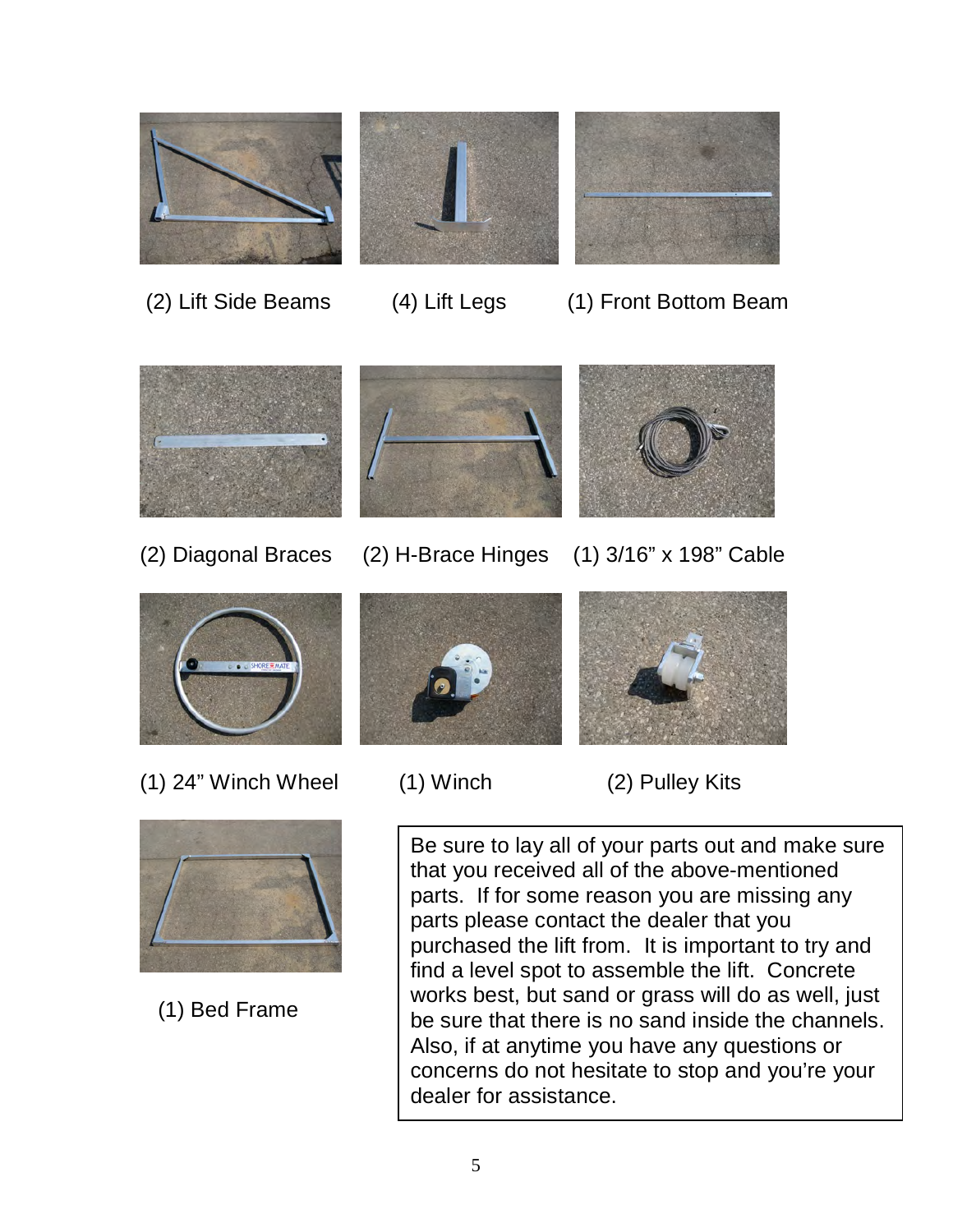Step 1: Attaching Lift Legs



Slide the lift legs into lift side frame, as shown on the picture to the left. Tighten the legs by sliding the 3/8" square nut into the channel and tighten down using the 3/8" x 1" bolt. **Repeat this step for all four legs.**

Step 2: Attaching Front Bottom Beam



Lay the bottom beam in between both of the lift side beams. Be sure that the leg pockets are on the outside of the lift. Using the 3/8" x 3-1/2" bolts and a 3/8" wiz nut attach the brace on the inside of the two lift side frames as shown in the picture to the left.



After attaching the front bottom beam the lift should look like the picture on the left.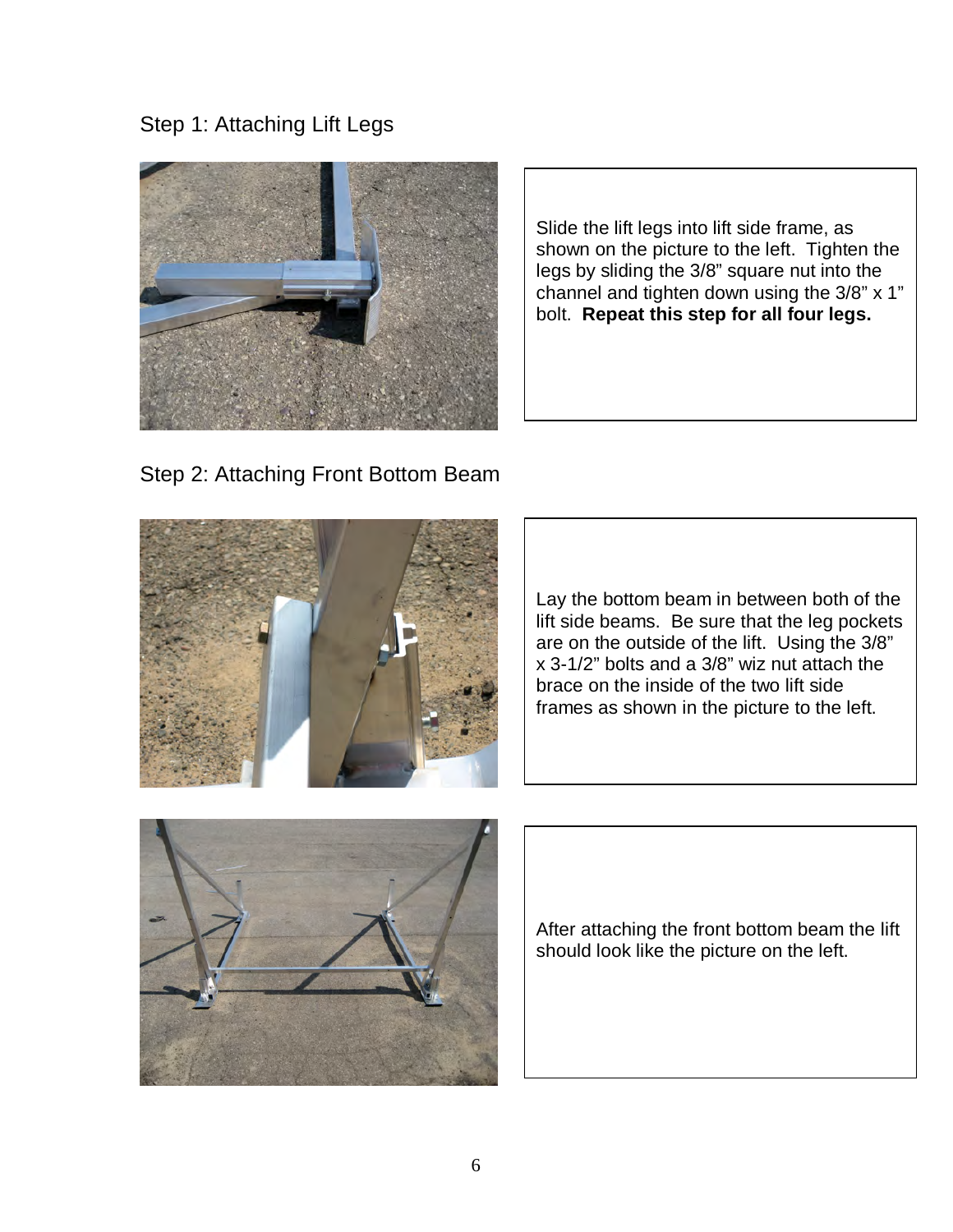## Step 3: Attaching the H-Brace Hinges



Using the 1/2" x 4-1/2" bolts attach the hbrace to the bottom of the lift side using the 1/2" jam lock nuts. Be sure that the nylon spacer is placed between the hinge and side frame like the picture in the left. Repeat this step for the remaining h-braces.



This is what the lift should look like up to this point.

Step 4: Attaching the Bed Frame



This step may require the help of a partner, but can be done by a single individual if need be. Using the 1/2" x 4" bolts attach the bed frame to the top of the h-brace hinges. Tighten down the bolts by using the 1/2" jam lock nuts. Repeat this step for all four corners.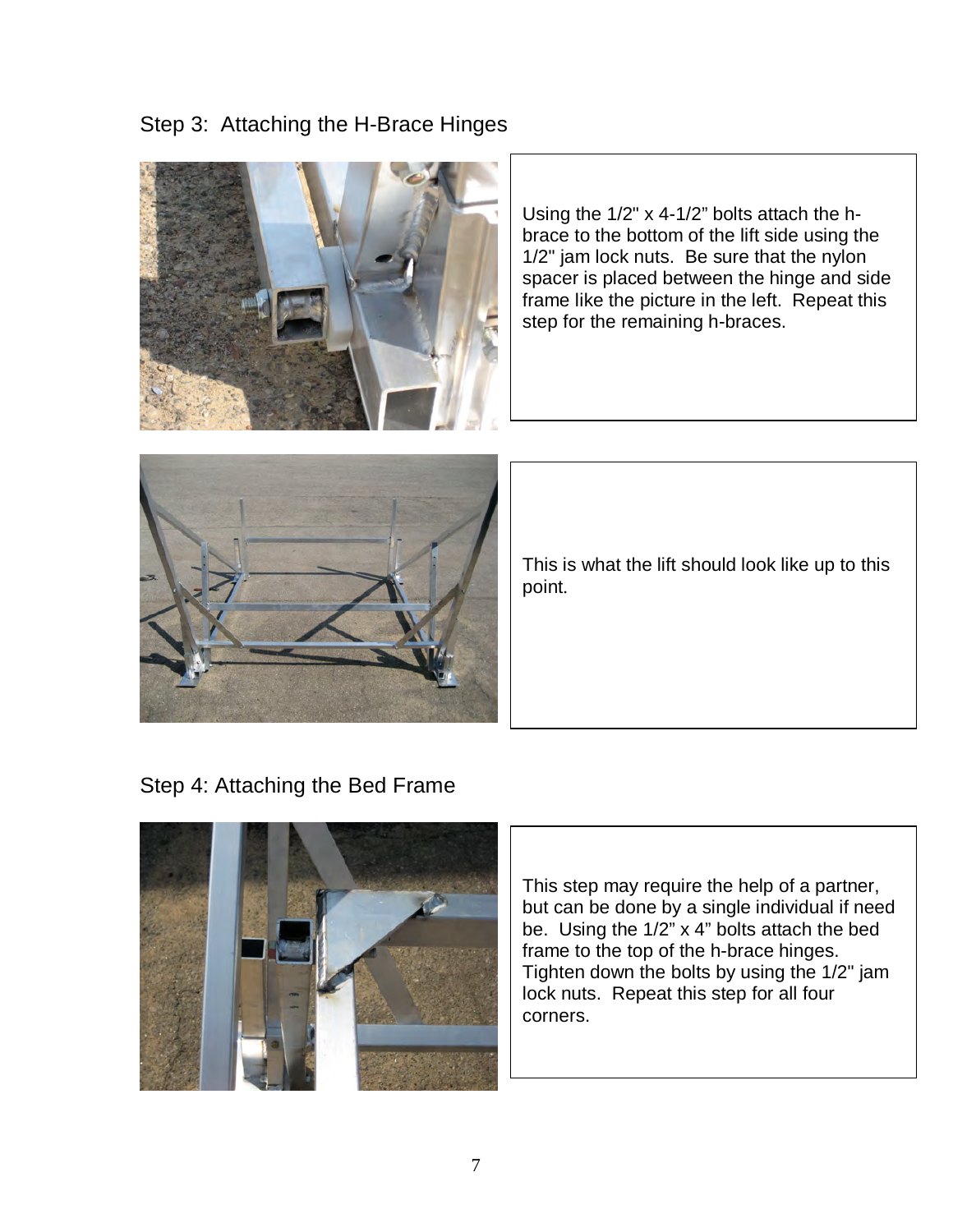Step 5: Attaching the Winch



Attach the winch so that the hub is facing out. Using the  $3/8$ " x  $3-1/2$ " and the  $3/8$ " wiz nuts attach the winch to the upright, as shown in the picture to the left. The winch can also be placed on the opposite side by flipping it upside down

## Step 6: Attaching the Winch Wheel



Using the wheel fastener kit attach the 24" winch wheel to the hub of the winch. The wheel fastener kit consists of the bolt, washer, spring, and spacer. Screw the bolt into the hub until the spring is compressed completely.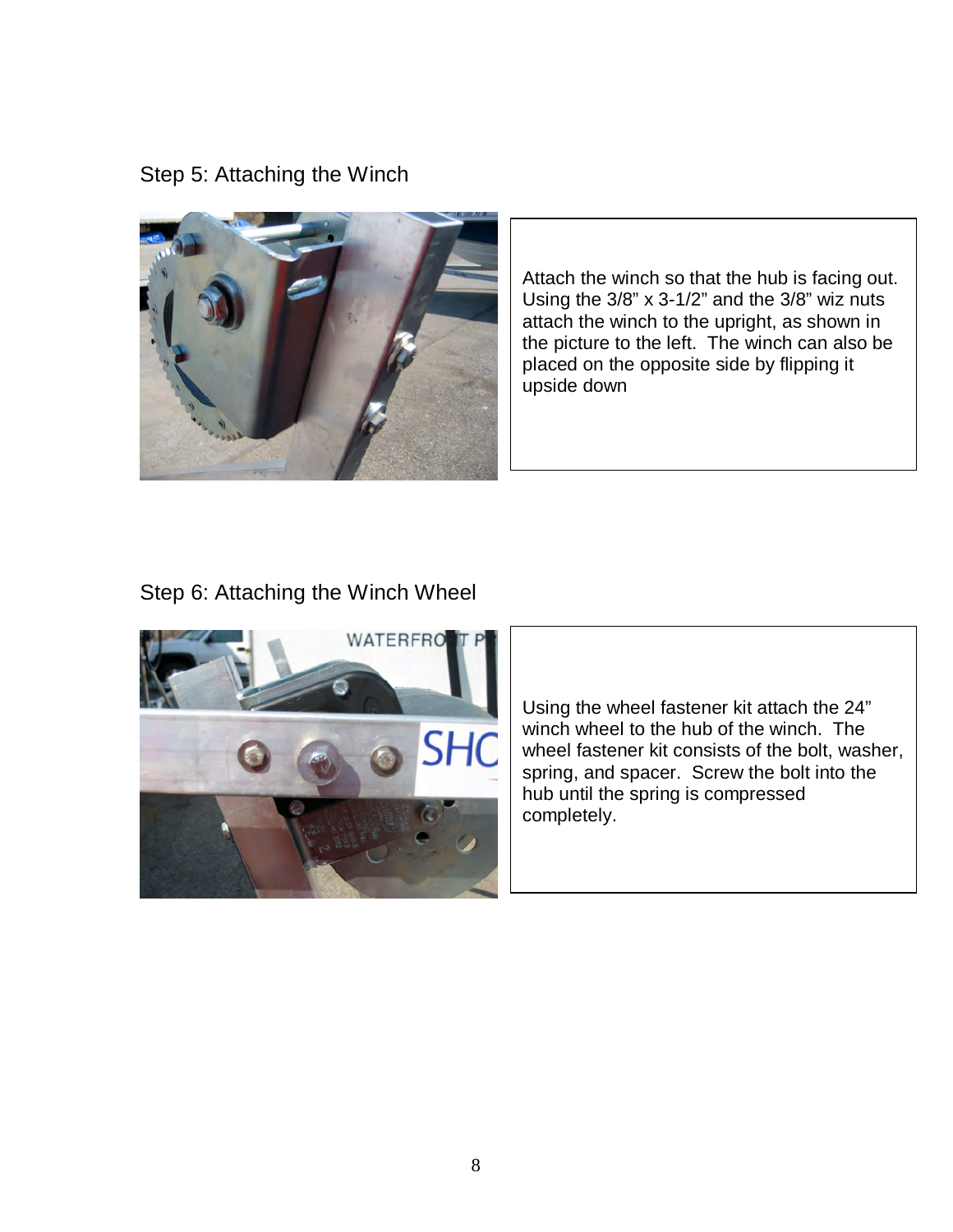Step 7: Attaching the Lift Pulleys



Attach the pulley brackets using the 3/8" round U-bolts. Make sure that pulley brackets are off set so that the longer part of the bracket is facing inwards. Attach the u-bolt using the 3/8" nyloc nuts. Repeat this step for the other pulley.

Step 8: Attaching the Winch Cable



Loop the winch cable through the 3/8" round U-bolt and attach the U-bolt to the post opposite of the winch using the 3/8" wiz nuts, as shown in the picture on the left.



Run the cable through the pulleys and over across to the winch. Loosen the cable clamp on the winch and insert the cable through the hole and tightly clamp the cable down. Next, begin to wrap the winch cable around the winch. Be sure that the cable does not wrap around itself. Please refer to the picture on the left when wrapping the cable.